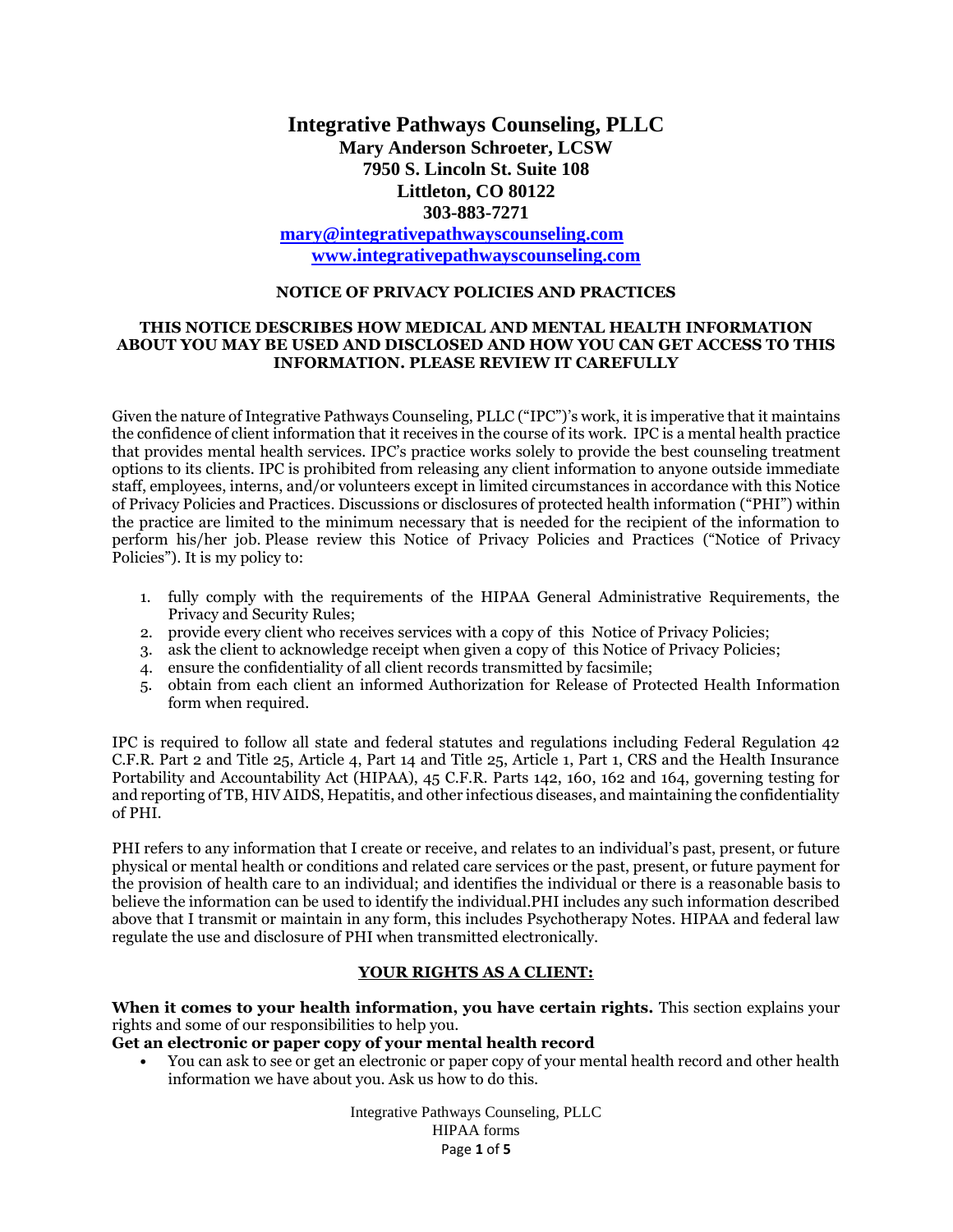- We will provide a copy or a summary of your health information, usually within 30 days of your request. We may charge a reasonable, cost-based fee to fulfill your request.
- If we deny your request, in whole or in part, we will let you know why in writing and whether you have the option of having the decision reviewed by an independent third-party.

## **Ask us to correct your mental health record**

- You can ask us to correct health information about you that you think is incorrect or incomplete. Ask us how to do this.
- We may say "no" to your request, but we'll tell you why in writing within 60 days.

## **Request confidential communications**

- You can ask us to contact you in a specific way (for example, home or office phone) or to send mail to a different address.
- We will say "yes" to all reasonable requests.
- Please review the Consent For Communication Of Protected Health Information By Non-Secure Transmissions
- You are required to "opt-in" to receive communications electronically as set-forth in the Consent for Communication of Protected Health Information by Non-Secure Transmissions. If you choose not to "opt-in" to receive electronic communications, we will not communicate with you via electronic means.

## **Ask us to limit what we use or share**

- You can ask us not to use or share certain health information for treatment, payment, or our operations. We are not required to agree to your request, and we may say "no" if it would affect your care.
- If you pay for a service or health care item out-of-pocket in full, you can ask us not to share that information for the purpose of payment or our operations with your health insurer. We will say "yes" unless a law requires us to share that information.

### **Additional Restrictions**

• You have the right to request additional restrictions on the use or disclosure of your mental health information. However, we do not have to agree to that request, and there are certain limits to any restriction. Ask us if you would like to make a request for any restriction(s).

### **Get a list of those with whom we've shared information**

- You can ask for a list (accounting) of the times we've shared your health information for six years prior to the date you ask, who we shared it with, and why.
- We will include all the disclosures except for those about treatment, payment, and health care operations, and certain other disclosures (such as any you asked us to make). We'll provide one accounting a year for free but will charge a reasonable, cost-based fee if you ask for another one within 12 months.

### **Get a copy of this privacy notice**

• You can ask for a paper copy of this notice at any time, even if you have agreed to receive the notice electronically. We will provide you with a paper copy promptly.

### **Choose someone to act for you**

• If you have given someone medical power of attorney or if someone is your legal guardian, that person can exercise your rights and make choices about your health information.

# • We will make sure the person has this authority and can act for you before we take any action.

# **File a complaint if you feel your rights are violated**

- You can complain if you feel we have violated your rights by contacting us using the information on page 1.
- You can file a complaint with the U.S. Department of Health and Human Services Office for Civil Rights by sending a letter to 200 Independence Avenue, S.W., Washington, D.C. 20201, calling 1- 877-696-6775, or visiting **www.hhs.gov/ocr/privacy/hipaa/complaints/.**
- We will not retaliate against you for filing a complaint.
- You may also file a complaint with the Colorado Department of Regulatory Agencies, Division of Professions and Occupations, Mental Health Section; 1560 Broadway, Suite 1350, Denver, Colorado, 80202, 303-894-2291; DORA Mentalhealthboard@state.co.us. Please note that the Department of Regulatory Agencies may direct you to file your complaint with the U.S. Department

Integrative Pathways Counseling, PLLC HIPAA forms Page **2** of **5**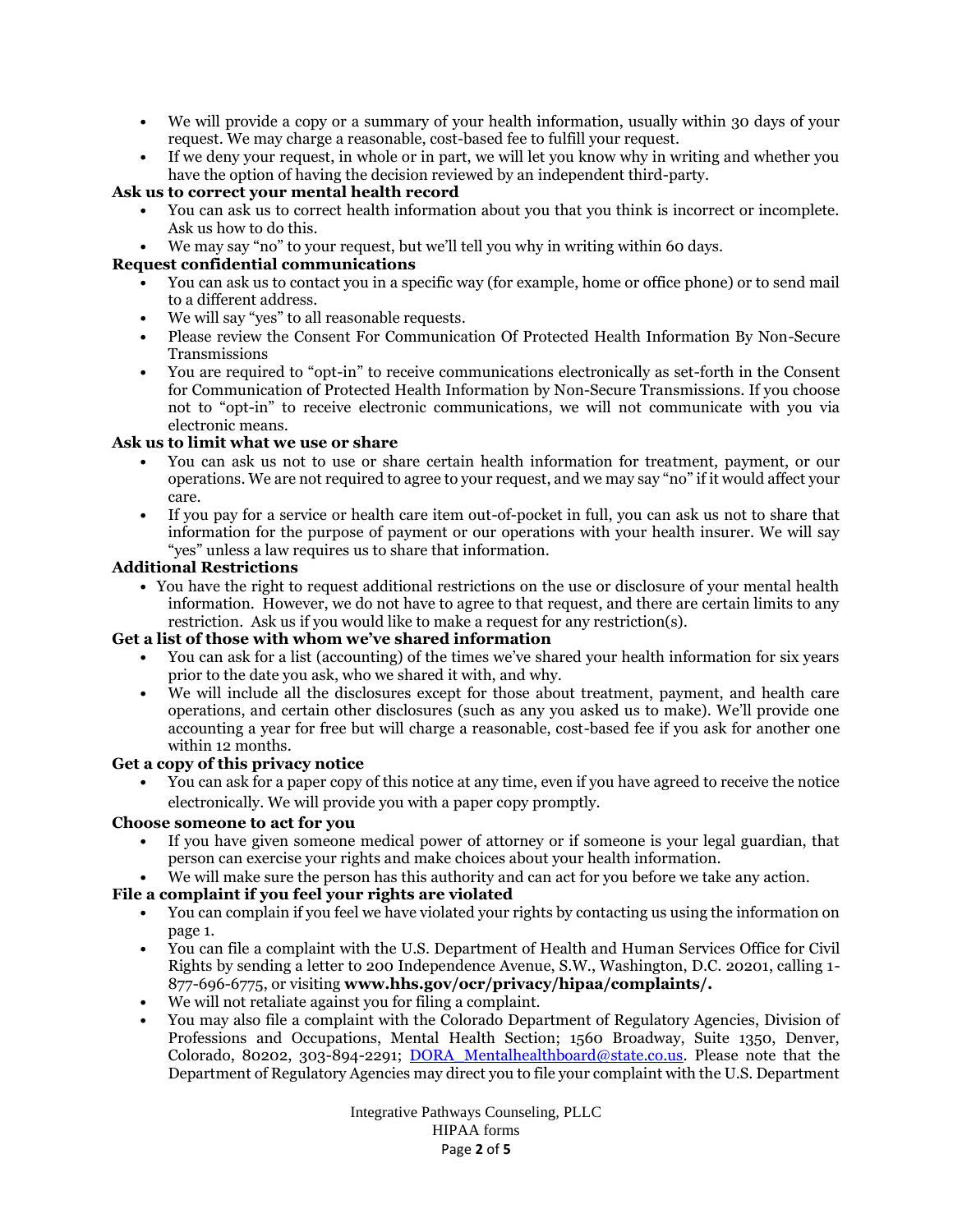of Health and Human Services Office for Civil Rights listed above and may not be able to take any action on your behalf.

## **USES AND DISCLOSURES OF PROTECTED HEALTH INFORMATION**

A use of PHI occurs *within* a covered entity (i.e., discussions among staff regarding treatment). A disclosure of PHI occurs when IPC reveal PHI to an outside party (i.e., IPC provides another treatment provider with PHI, or shares PHI with a third party pursuant to a client's valid written authorization).

IPC may use and disclose PHI, without an individual's written authorization, for the following purposes:

- 1. Treatment: disclosing and using your PHI by those who are involved in your care for the purpose of providing, coordinating, or managing your health care treatment and related services. This includes consultation with clinical supervisors or other treatment team members and for coverage arrangements during your therapist's absence, and for sending appointment reminders or information about treatment alternatives or other health-related benefits and services that may be of interest to you.
- 2. Payment: disclosing and using your PHI so that IPC can receive payment for the treatment services provided to you, such as: making a determination of eligibility or coverage for insurance benefits, processing claims with your insurance company, reviewing services provided to you to determine medical necessity, or undertaking utilization of review activities.
- 3. Health Care Operations: disclosing and using your PHI to support IPC's business operations which may include but not be limited to: quality assessment activities, licensing, audits, and other business activities.

Uses and disclosures for payment and health care operations purposes are subject to the minimum necessary requirement. This means that IPC may only use or disclose the minimum amount of PHI necessary for the purpose of the use or disclosure (i.e., for billing purposes IPC would not need to disclose a client's entire medical record in order to receive reimbursement. IPC would likely only need to include a service code and/or diagnosis etc.). Uses and disclosures for treatment purposes are not subject to the minimum necessary requirement.

IPC is required to promptly notify you of any breach that may have occurred and/or that may have compromised the privacy or security of your PHI.

Confidentiality of client records and substance abuse client records maintained are protected by federal law and regulations. It is IPC's policy that a client must complete an Authorization for Release of Protected Health Information it provides prior to disclosing health information to another individual and/or entity for any purpose, except for treatment, payment, or health care operations in accordance with this Notice of Privacy Policies.

Absent the above referenced form, other than for treatment, payment, or health care operations purposes, IPC is prohibited from disclosing or using any PHI outside of or within the organization, including disclosing that the client is in treatment without written authorization, unless one of the following exceptions arises:

- 1. Responding to lawsuit and legal actions (Disclosure by a court order, in response to a complaint filed against IPC, etc. This does not include a request by you or another party for your records).
- 2. Disclosure is made to medical personnel in a medical emergency or to qualified personnel for research, audit or program evaluation.
- 3. Help with public health and safety issues (Client commits or threatens to commit a crime either at IPC's office or against any person who works for IPC; A minor or elderly client reports having been abused or there is reasonable suspicion that abuse has or will take place; Client is planning

Integrative Pathways Counseling, PLLC HIPAA forms Page **3** of **5**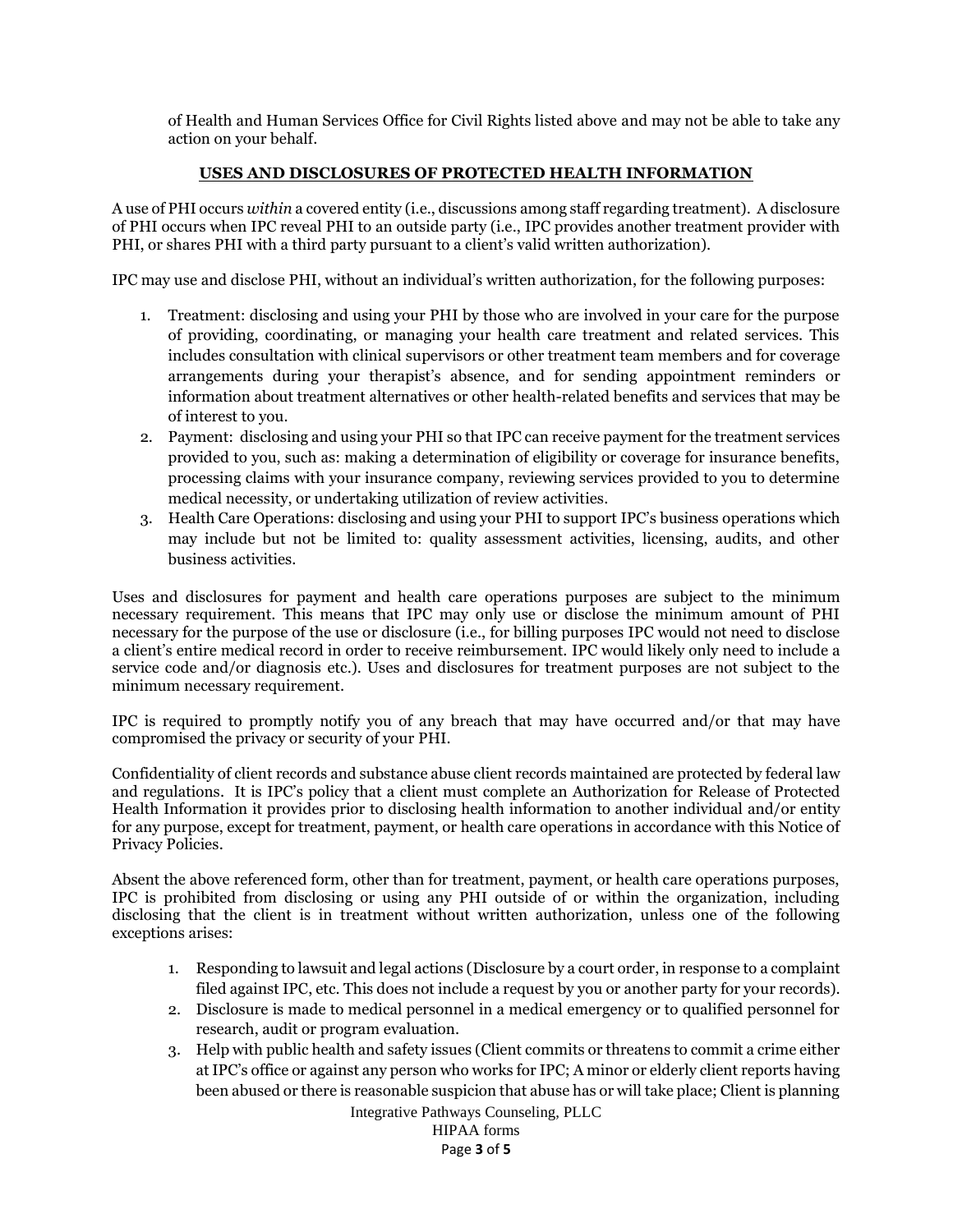to harm another person, including but not limited to the harm of a child or at-risk elder; Client is imminently dangerous to self or others).

- 4. Address workers' compensation, law enforcement, and other government requests.
- 5. Respond to organ and tissue donation requests.
- 6. Business Associates: IPC may enter into contracts with business associates to provide billing, legal, auditing, and practice management services that are outside entities. In those situations, protected health information will be provided to those contractors as is needed to perform their contracted tasks. Business associates are required to enter into an agreement maintaining the privacy of the protected health information released to them.
- 7. In compliance with other state and/or federal laws and regulations.

The above exceptions are subject to several requirements under the Privacy Rule, including the minimum necessary requirement and applicable federal and state laws and regulations. See 45 C.F.R. § 164.512. Before using or disclosing PHI for one of the above exceptions, IPC's staff must consult its Privacy Officer (Mary Anderson Schroeter, LCSW, 303-83-7271, [mary@integrativepathwayscounseling.com\)](mailto:mary@integrativepathwayscounseling.com) to ensure compliance with the Privacy Rule. Violation of these federal and state guidelines is a crime carrying both criminal and monetary penalties. Suspected violations may be reported to appropriate authorities, as listed above in the "Client Rights" section, in accordance with federal and state regulations. Know that IPC will never market or sell your personal information without your permission.

## **SPECIAL AUTHORIZATIONS**

Certain categories of information have extra protections by law, and thus require special written authorizations for disclosures.

*Psychotherapy Notes:* IPC may keep and maintain "Psychotherapy Notes", which may include but are not limited to notes IPC makes about your conversation during a private, group, joint, or family counseling session, which is kept separately from the rest of your record. These notes are given a greater degree of protection than PHI. These are not considered part of your "client record." IPC will obtain a special authorization before releasing your Psychotherapy Notes.

*HIV Information:* Special legal protections apply to HIV/AIDS related information. IPC will obtain a special written authorization from you before releasing information related to HIV/AIDS.

*Alcohol and Drug Use Information:* Special legal protections apply to information related to alcohol and drug use and treatment. IPC will obtain a special written authorization from you before releasing information related to alcohol and/or drug use/treatment.

You may revoke all such authorizations to release information (PHI, Psychotherapy Notes, HIV information, and/or Alcohol and Drug Use Information) at any time, provided each revocation is in writing, signed by you, and signed by a witness. You may not revoke an authorization to the extent that (1) IPC has relied on that authorization; or (2) if the authorization was obtained as a condition of obtaining insurance coverage, the law provides the insurer the right to contest the claim under the policy.

As a covered entity under the Privacy and Security Rules, IPC is required to reasonably safeguard PHI from impermissible uses and disclosures. Safeguards may include, but are not limited to the following:

1. Not leaving test results unattended where third parties without a need to know can view them.

Integrative Pathways Counseling, PLLC HIPAA forms Page **4** of **5**